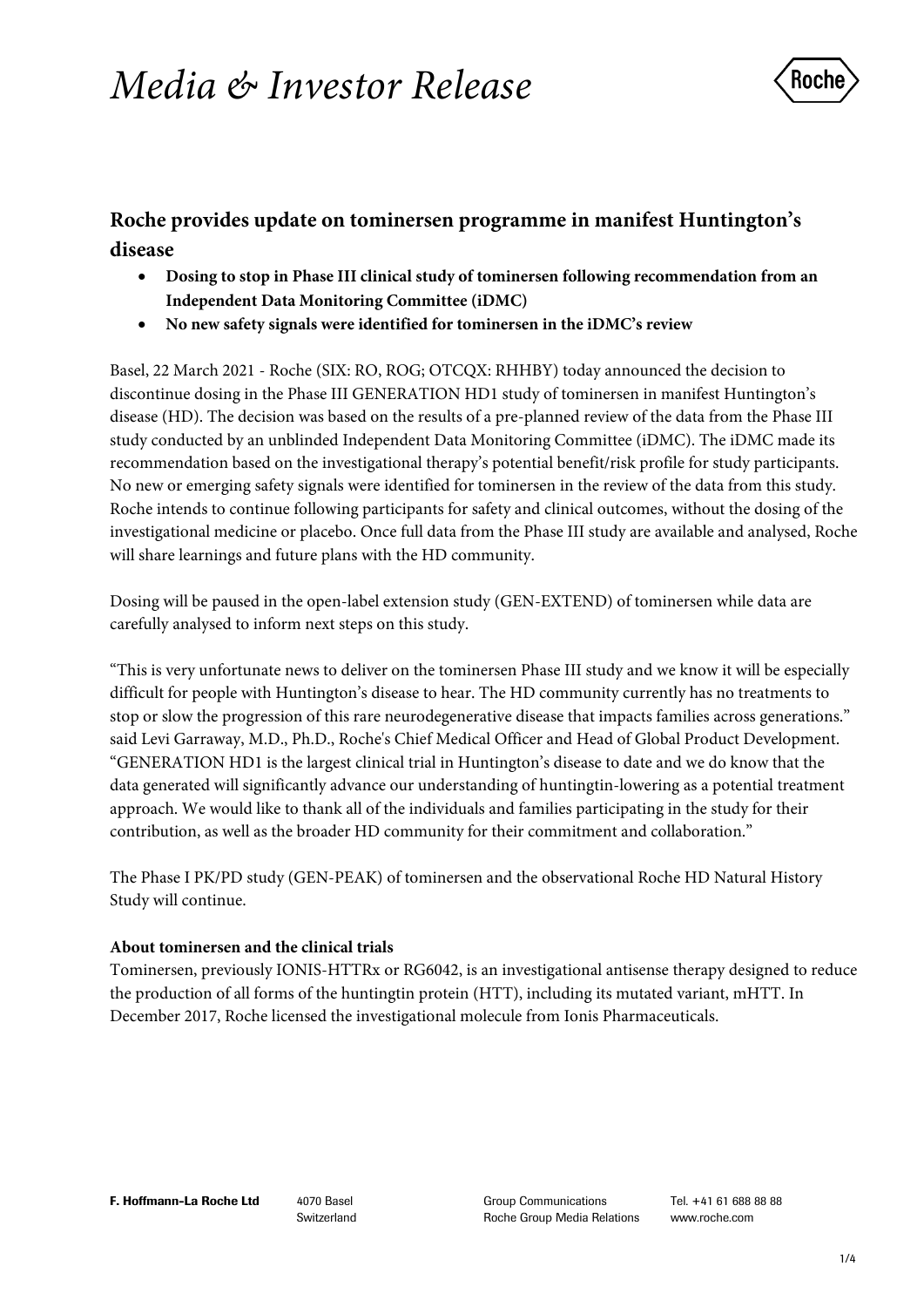Tominersen is being investigated in HD in the following clinical studies:

- GENERATION HD1: a randomised, multicenter, double-blind, placebo-controlled Phase III clinical study evaluating the efficacy and safety of treatment with tominersen in people with manifest HD over 25 months. Study participants were randomised to either 120 mg every-2-months or 120 mg every-4-months intrathecal injections of tominersen, or placebo. The study has recruited 791 participants from 18 countries around the world.
- GEN-EXTEND: an open label extension study for participants coming from any Roche HD study. Participants receive 120mg tominersen every-2-months or every-4-months in the study.
- GEN-PEAK: a Phase I study aiming to better understand the pharmacokinetics of tominersen and how tominersen affects mHTT levels and other markers in the spinal fluid and blood, which studies a range of doses from 30 mg to 120 mg of tominersen over two administrations.

### **About Huntington's disease**

Huntington's disease is a rare genetic, progressive condition that causes the nerve cells in the brain to break down, causing problems with a person's ability to think, move and function, leading to increasing disability and loss of independence. It has a devastating impact on people living with the disease, and the hereditary nature of HD means it profoundly affects entire families for generations. Survival ranges from approximately 10-20 years following motor onset of the disease. There is no known cure for HD and no approved therapies that treat the underlying cause.

#### **About Roche in Neuroscience**

Neuroscience is a major focus of research and development at Roche. Our goal is to pursue groundbreaking science to develop new treatments that help improve the lives of people with chronic and potentially devastating diseases.

Roche is investigating more than a dozen medicines for neurological disorders, including multiple sclerosis, spinal muscular atrophy, neuromyelitis optica spectrum disorder, Alzheimer's disease, Huntington's disease, Parkinson's disease, Duchenne muscular dystrophy and autism spectrum disorder. Together with our partners, we are committed to pushing the boundaries of scientific understanding to solve some of the most difficult challenges in neuroscience today.

#### **About Roche**

Roche is a global pioneer in pharmaceuticals and diagnostics focused on advancing science to improve people's lives. The combined strengths of pharmaceuticals and diagnostics under one roof have made Roche the leader in personalised healthcare – a strategy that aims to fit the right treatment to each patient in the best way possible.

Roche is the world's largest biotech company, with truly differentiated medicines in oncology, immunology, infectious diseases, ophthalmology and diseases of the central nervous system. Roche is also the world leader

**F. Hoffmann-La Roche Ltd** 4070 Basel

Switzerland

Group Communications Roche Group Media Relations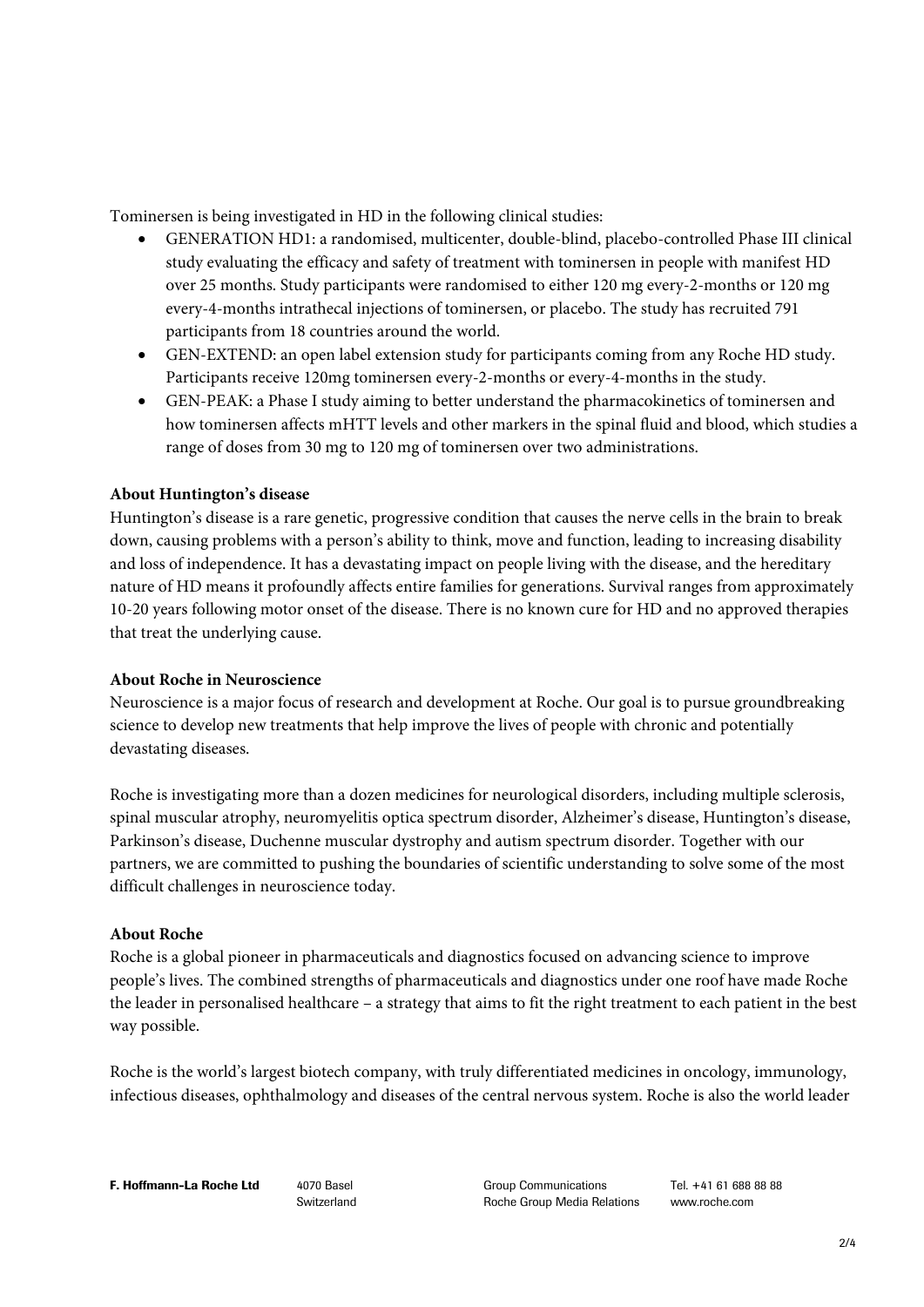in in vitro diagnostics and tissue-based cancer diagnostics, and a frontrunner in diabetes management.

Founded in 1896, Roche continues to search for better ways to prevent, diagnose and treat diseases and make a sustainable contribution to society. The company also aims to improve patient access to medical innovations by working with all relevant stakeholders. More than thirty medicines developed by Roche are included in the World Health Organization Model Lists of Essential Medicines, among them life-saving antibiotics, antimalarials and cancer medicines. Moreover, for the twelfth consecutive year, Roche has been recognised as one of the most sustainable companies in the Pharmaceuticals Industry by the Dow Jones Sustainability Indices (DJSI).

The Roche Group, headquartered in Basel, Switzerland, is active in over 100 countries and in 2020 employed more than 100,000 people worldwide. In 2020, Roche invested CHF 12.2 billion in R&D and posted sales of CHF 58.3 billion. Genentech, in the United States, is a wholly owned member of the Roche Group. Roche is the majority shareholder in Chugai Pharmaceutical, Japan. For more information, please visit [www.roche.com.](https://www.roche.com/)

All trademarks used or mentioned in this release are protected by law.

#### **Roche Group Media Relations**

Phone: +41 61 688 8888 / e-mail: [media.relations@roche.com](mailto:media.relations@roche.com)

Dr. Nicolas Dunant Phone: +41 61 687 05 17

Dr. Daniel Grotzky Phone: +41 61 688 31 10

Nina Mählitz Phone: +41 79 327 54 74

Dr. Barbara von Schnurbein Phone: +41 61 687 89 67

#### **Roche Investor Relations**

Dr. Karl Mahler Phone: +41 61 68-78503 e-mail: [karl.mahler@roche.com](mailto:karl.mahler@roche.com)

Dr. Sabine Borngräber Dr. Bruno Eschli

Patrick Barth Phone: +41 61 688 44 86

Karsten Kleine Phone: +41 61 682 28 31

Nathalie Meetz Phone: +41 61 687 43 05

Jon Kaspar Bayard Phone: +41 61 68-83894 e-mail: [jon\\_kaspar.bayard@roche.com](mailto:jon_kaspar.bayard@roche.com)

F. Hoffmann-La Roche Ltd 4070 Basel

Switzerland

Group Communications Roche Group Media Relations